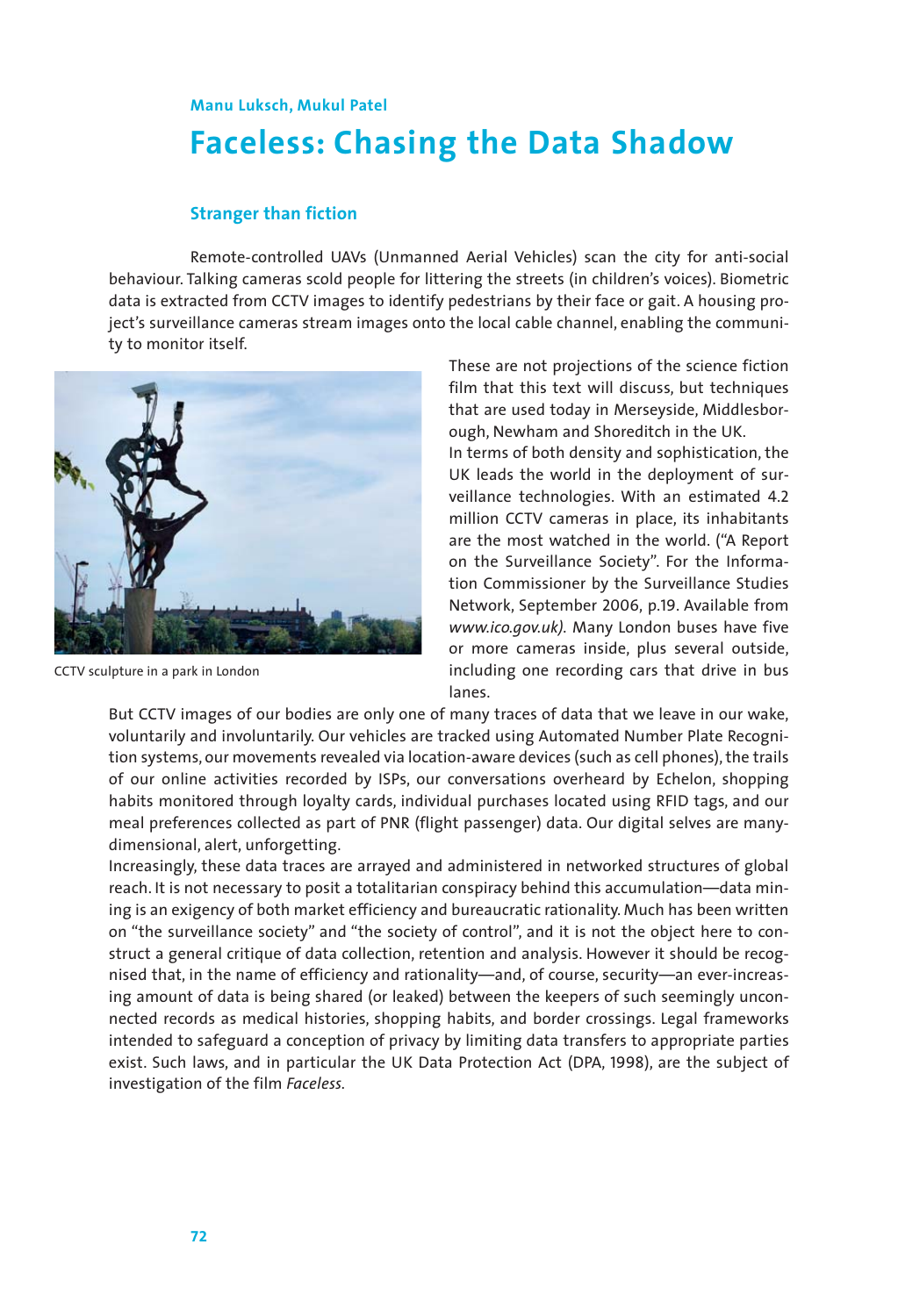## **From Act to Manifesto**

*I wish to apply, under the Data Protection Act, for any and all CCTV images of my person held within your system. I was present at [place] from approximately [time] onwards on [date].*

(from the template for "subject access requests" used for *Faceless)*

For several years, *ambientTV.NET* conducted a series of exercises to visualise the data traces that we leave behind, to render them into experience and to dramatise them, to "watch those who watch us". These experiments, scrutinising the boundary between public and private in post-9/11 daily life, were run under the title *The Spy School.* In 2002, the *Spy School* carried out an exercise to test the reach of the UK Data Protection Act as it applies to CCTV image data.

> *The Data Protection Act 1998 seeks to strike a balance between the rights of individuals and the sometimes competing interests of those with legitimate reasons for using personal information. The DPA gives individuals certain rights regarding information held about them. It places obligations on those who process information (data controllers) while giving rights to those who are the subject of that data (data subjects). Personal information covers both facts and opinions about the individual.*

(Data Protection Act Factsheet available from the UK Information Commissioners Office, *www.ico.gov.uk)*

The original DPA (1984) was devised to permit and regulate access to computerised personal data such as health and financial records. A later EU directive broadened the scope of data protection and the remit of the DPA (1998) extended to cover, amongst other data, CCTV recordings. In addition to the DPA, CCTV operators must comply with other laws related to human rights, privacy, and procedures for criminal investigations, as specified in the CCTV Code of Practice *(www.ico.gov.uk).*

As the first "subject access request" letters were successful in delivering CCTV recordings for the *Spy School,* it then became pertinent to investigate how robust the legal framework was. The *Manifesto for CCTV Filmmakers* was drawn up, permitting the use only of recordings obtained under the DPA. Art would be used to probe the law.

## **A legal readymade**

*Vague spectres of menace caught on time-coded surveillance cameras justify an entire network of peeping vulture lenses. A web of indifferent watching devices, sweeping every street, every building, to eliminate the possibility of a past tense, the freedom to forget. There can be no highlights, no special moments: a discreet tyranny of "now" has been established. "Real time" in its most pedantic form.*

(Ian Sinclair: *Lights out for the territory,* Granta, London, 1998, p. 91)

*Faceless* is a CCTV science fiction fairy tale set in London, the city with the greatest density of surveillance cameras on Earth. The film is made under the constraints of the Manifesto—images are obtained from existing CCTV systems by the director/protagonist exercising her rights as a "surveilled person" under the DPA. Obviously the protagonist has to be present in every frame. To comply with privacy legislation, CCTV operators are obliged to render other people in the recordings unidentifiable—typically by erasing their faces, hence the "faceless" world depicted in the film. The scenario of *Faceless* thus derives from the legal properties of CCTV images.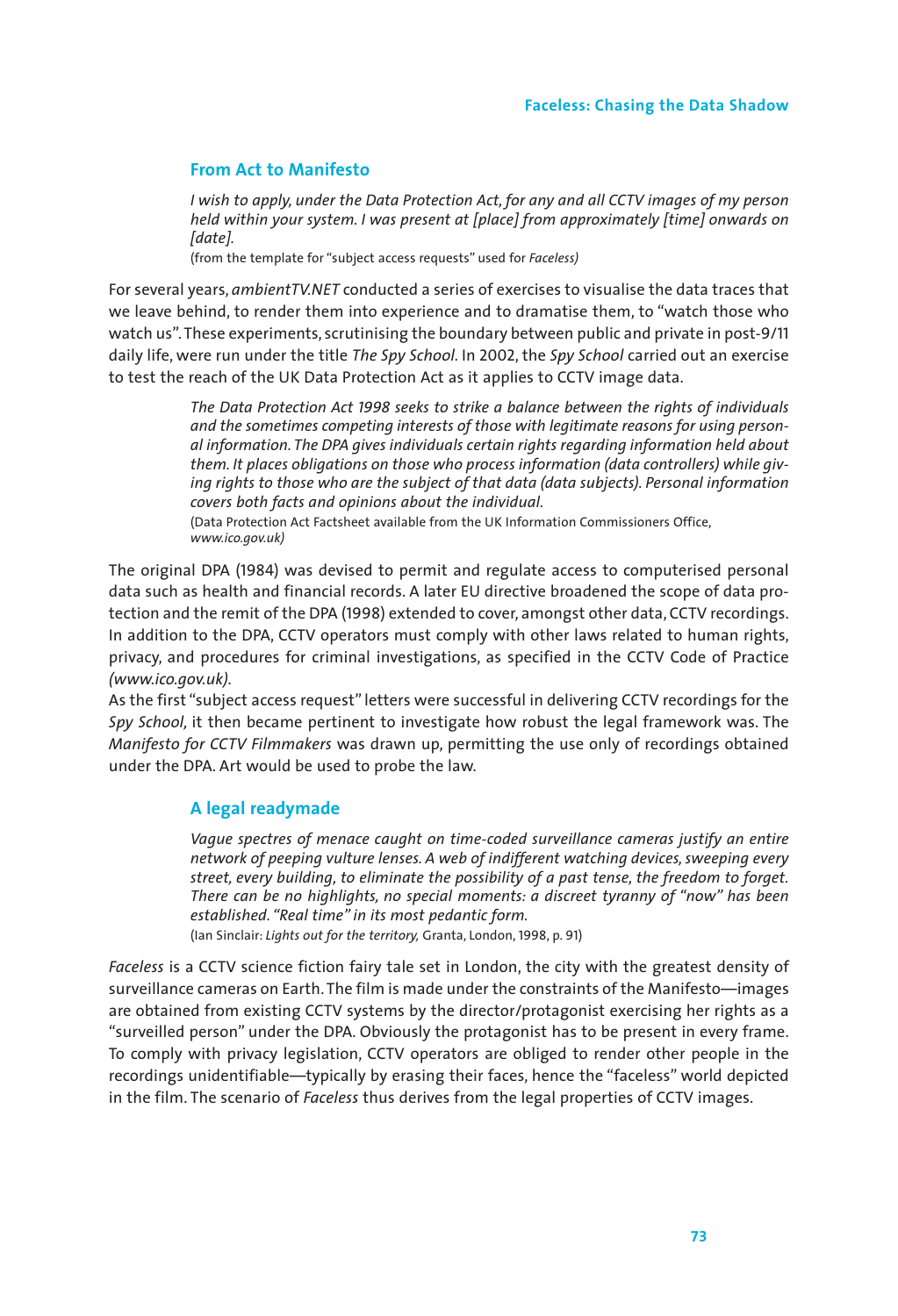

RealTime orients the life of every citizen. Eating, resting, going to work, getting married—every act is tied to RealTime. And every act leaves a trace of data—a footprint in the snow of noise … *(Faceless,* 2007)

Still from *Faceless,* 2007

The film plays in an eerily familiar city, where the reformed RealTime calendar has dispensed with the past and the future, freeing citizens from guilt and regret, anxiety and fear. Without memory or anticipation, faces have become vestigial—the population is literally faceless. Unimaginable happiness abounds—until a woman recovers her face …

There was no traditional shooting script: the plot evolved during the four-year long process of obtaining images. Scenes were planned in particular locations, but the CCTV recordings were not always obtainable, so the story had to be continually rewritten.

*Faceless* treats the CCTV image as an example of a legal readymade *(objet trouvé).* The medium, in the sense of "raw materials that are transformed into artwork", is not adequately described as simply video or even captured light. More accurately, the medium comprises images that exist contingent on particular social and legal circumstances—essentially, images with a legal superstructure. *Faceless* interrogates the laws that govern the video surveillance of society and the codes of communication that articulate their operation, and in both its mode of coming into being and its plot, develops a specific critique.

## **Reclaiming the data body**

Through putting the DPA into practice and observing the consequences over a long exposure, close-up, subtle developments of the law were made visible and its strengths and *lacunae* revealed.

> *I can confirm there are no such recordings of yourself from that date, our recording system was not working at that time. (11/2003)*

Many data requests had negative outcomes because either the surveillance camera, or the recorder, or the entire CCTV system in question was not operational. Such a situation constitutes an illegal use of CCTV: the law demands that operators

> *comply with the DPA by making sure […] equipment works properly.* (CCTV Systems and the Data Protection Act 1998, available from *www.ico.gov.uk)*



Multiple, conflicting timecode stamps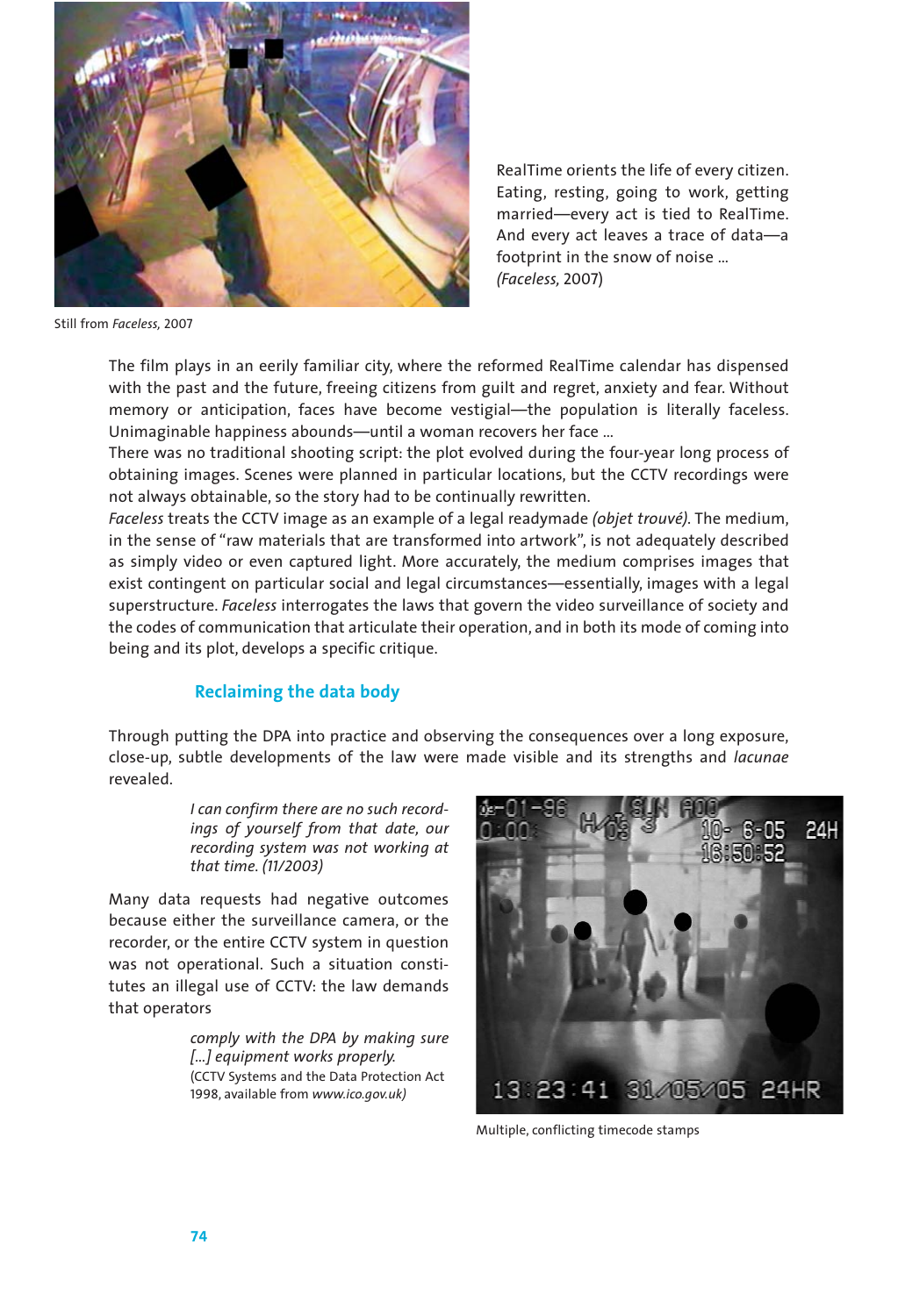## **Faceless: Chasing the Data Shadow**

In some instances, the non-functionality of the system was only revealed to its operators when a subject access request was made. In the case below, the CCTV system had been installed two years prior to the request.

> *Upon receipt of your letter […] enclosing the required £10 fee, I have been sourcing a company who would edit these tapes to preserve the privacy of other individuals who had not consented to disclosure. […] I was informed […] that all tapes on site were blank. […W]hen the engineer was called he confirmed that the machine had not been working since its installation.*

> *Unfortunately there is nothing further that can be done regarding the tapes, and I can only apologise for all the inconvenience you have been caused. (11/2003)*

Technical failures on this scale were common. Gross human errors were also readily admitted to:

*As I had advised you in my previous letter, a request was made to remove the tape and for it not to be destroyed. Unhappily this request was not carried out and the tape was wiped according with the standard tape retention policy employed by [deleted]. Please accept my apologies for this and assurance that steps have been taken to ensure a similar mistake does not happen again. (10/2003)*

Some responses, such as the following, were just mysterious (data request made after spending an hour below several cameras installed in a train carriage).

*We have carried out a careful review of all relevant tapes and we confirm that we have no images of you in our control. (06/2005)*

Could such a denial simply be an excuse not to comply with the costly demands of the DPA?

> *Many older cameras deliver image quality so poor that faces are unrecognisable. In such cases the operator fails in the obligation to run CCTV for the declared purposes.*

> *You will note that yourself and a colleague's faces look quite indistinct in the tape, but the picture you sent to us shows you wearing a similar fur coat, and our main identification had been made through this and your description of the location. (07/2002)*

To release data on the basis of such weak identification compounds the failure.

Much confusion is caused by the obligation to protect the privacy of third parties in the images. Several data controllers claimed that this relieved them of their duty to release images:



The Rotakin test, devised by the UK Home Office Police Scientific Development Branch, measures surveillance camera performance.

*[…W]e are not able to supply you with the images you requested because to do so would involve disclosure of information and images relating to other persons who can be identified from the tape and we are not in a position to obtain their consent to disclosure of the images. Further, it is simply not possible for us to eradicate the other images. I would refer you to section 7 of the Data Protection Act 1998 and in particular Section 7 (4). (11/2003)*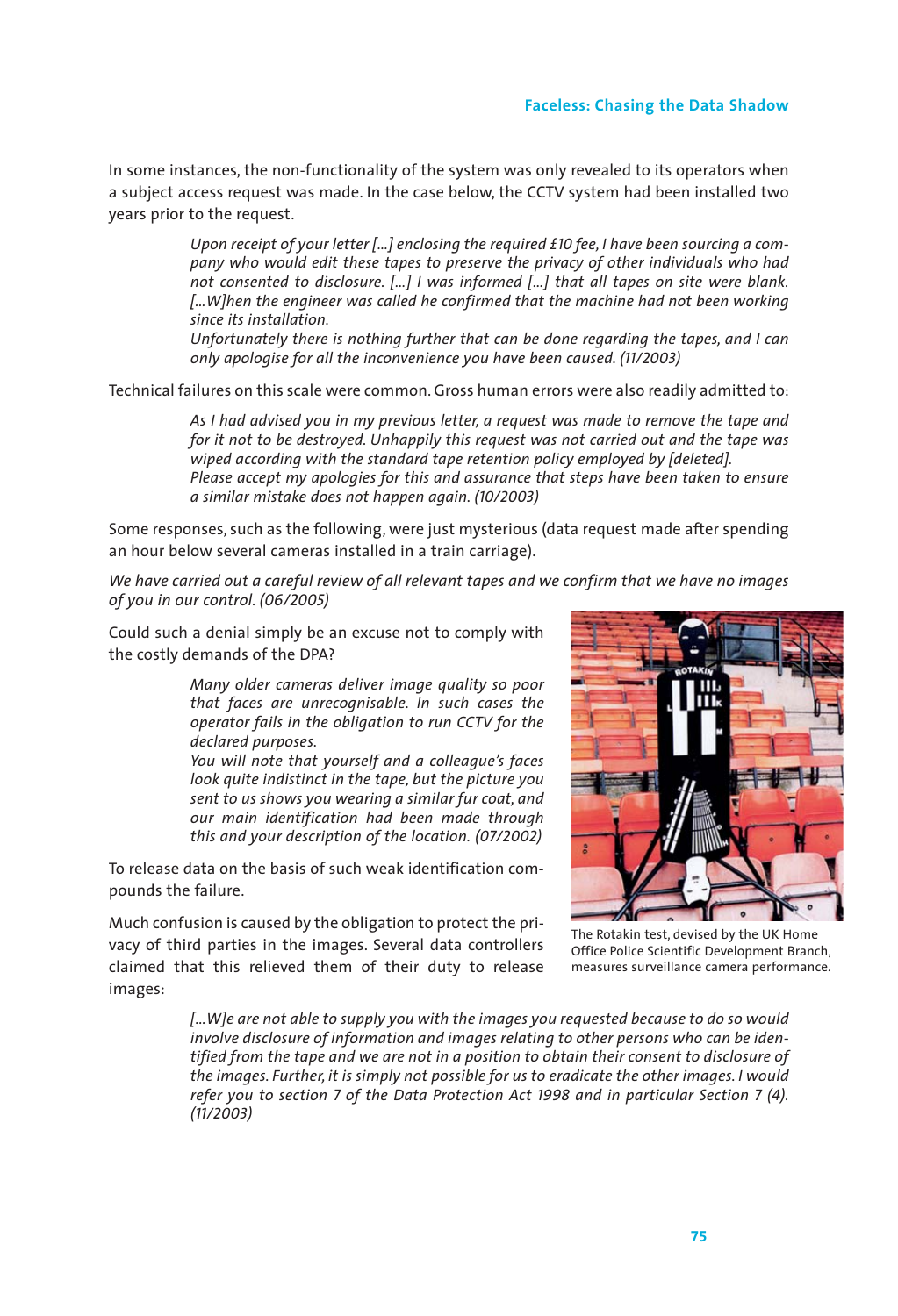even though the section referred to states that it is:

*not to be construed as excusing a data controller from communicating so much of the information sought by the request as can be communicated without disclosing the identity of the other individual concerned, whether by the omission of names or other identifying particulars or otherwise.*

Where video is concerned, anonymisation of third parties is an expensive, labour-intensive procedure—one common technique is to occlude each head with a black oval. Data controllers may only charge the statutory maximum of £10 per request, though not all seemed to be aware of this:

> *It was our understanding that a charge for production of the tape should be borne by the person making the enquiry, of course we will now be checking into that for clarification. Meanwhile please accept the enclosed video tape with compliments of [deleted], with no charge to yourself. (07/2002)*

Visually provocative and symbolically charged as the occluded heads are, they do not necessarily guarantee anonymity. The erasure of a face may be insufficient if the third party is known to the person requesting images. Only one data controller undeniably (and elegantly) met the demands of third party privacy, by masking everything but the data subject, who was framed in a keyhole. (This was an uncommented second offering; the first tape sent was unprocessed). One CCTV operator discovered a useful loophole in the DPA:



Off with their heads!

*I should point out that we reserve the right, in accordance with Section 8(2) of the Data Protection Act, not to provide you with copies of the information requested if to do so would take "disproportionate effort". (12/2004)*

What counts as "disproportionate effort"? The "gold standard" was set by an institution whose approach was almost baroque—they delivered hard copies of each of the several hundred relevant frames from the timelapse camera, with third parties' heads cut out, apparently with nail scissors.

Two documents had (accidentally?) slipped in between the printouts—one a letter from a junior employee tendering her resignation (was it connected with the beheading job?), and the other an ironic memo:

*And the good news —I enclose the £10 fee to be passed to the branch sundry income account. (Head of Security, internal communication 09/2003)*

From 2004, the process of obtaining images became much more difficult.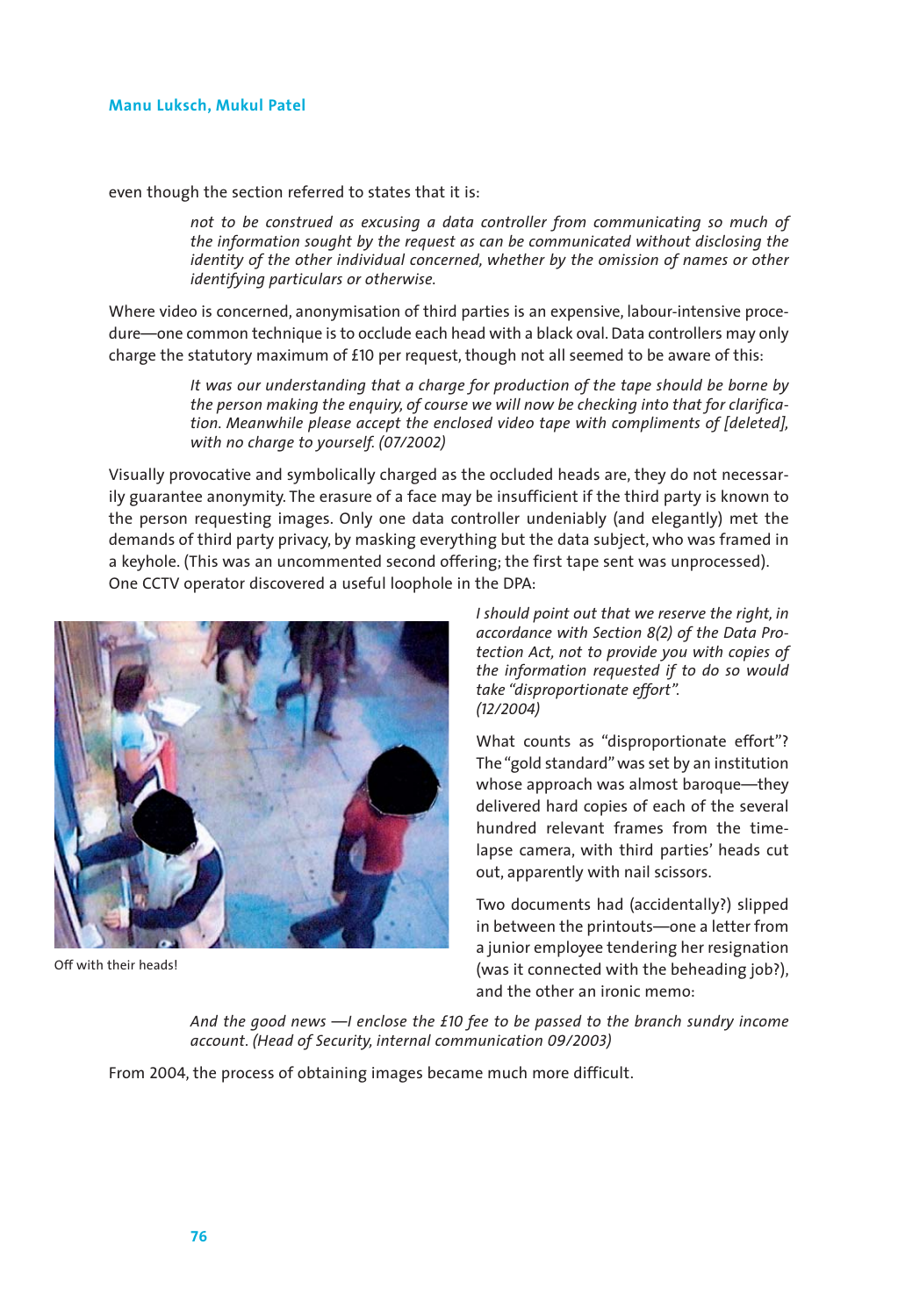*It is clear from your letter that you are aware of the provisions of the Data Protection Act and that being the case I am sure you are aware of the principles in the recent Court of Appeal decision in the case of Durant vs. Financial Services Authority. It is my view that the footage you have requested is not "personal data" and therefore [deleted] will not be releasing to you the footage which you have requested. (12/2004)*

Under British common law, judgements set precedents. The decision in the case Durant vs. Financial Service Authority (2003) redefined "personal data"; since then, simply featuring in raw video data does not give a data subject the right to obtain copies of the recording. Only if something of a "biographical nature" is revealed does the subject retain the right.

> *Having considered the matter carefully, we do not believe that the information we hold has the necessary relevance or proximity to you. Accordingly we do not believe that we are obligated to provide you with a copy pursuant to the Data Protection Act* 1988*. In particular, we would remark that the video is not biographical of you in any significant way. (11/2004)*

Further, with the introduction of cameras that pan and zoom, being filmed as part of a crowd by a static camera is no longer grounds for a data request.

[T]he Information Commissioners office have indicated that this would not constitute your personal data as the system has been set up to monitor the area and not one individual. (09/2005)

As awareness of the importance of data rights grows, so the actual provision of those rights diminishes:

> *I draw your attention to CCTV systems and the Data Protection Act* 1998 *(DPA) Guidance Note on when the Act applies. Under the guidance notes our CCTV system is no longer covered by the DPA [because] we:*

- *• only have a couple of cameras*
- *• cannot move them remotely*
- *• just record on video whatever the cameras pick up*
- *• only give the recorded images to the police to investigate an incident on our premises (05/2004)*

Data retention periods (which data controllers define themselves) also constitute a hazard to the CCTV filmmaker:

> *Thank you for your letter dated* 9 *November addressed to our Newcastle store, who have passed it to me for reply. Unfortunately, your letter was delayed in the post to me and only received this week. […] There was nothing on the tapes that you requested that caused the store to retain the tape beyond the normal retention period and therefore CCTV footage from 28 October and 2 November is no longer available.* (*12/2004*)

Amidst this sorry litany of malfunctioning equipment, erased tapes, lost letters and sheer evasiveness, one CCTV operator did produce reasonable justification for not being able to deliver images:

> *We are not in a position to advise whether or not we collected any images of you at [deleted]. The tapes for the requested period at [deleted] had been passed to the police before your request was received in order to assist their investigations into various activities at [deleted] during the carnival. (10/2003)*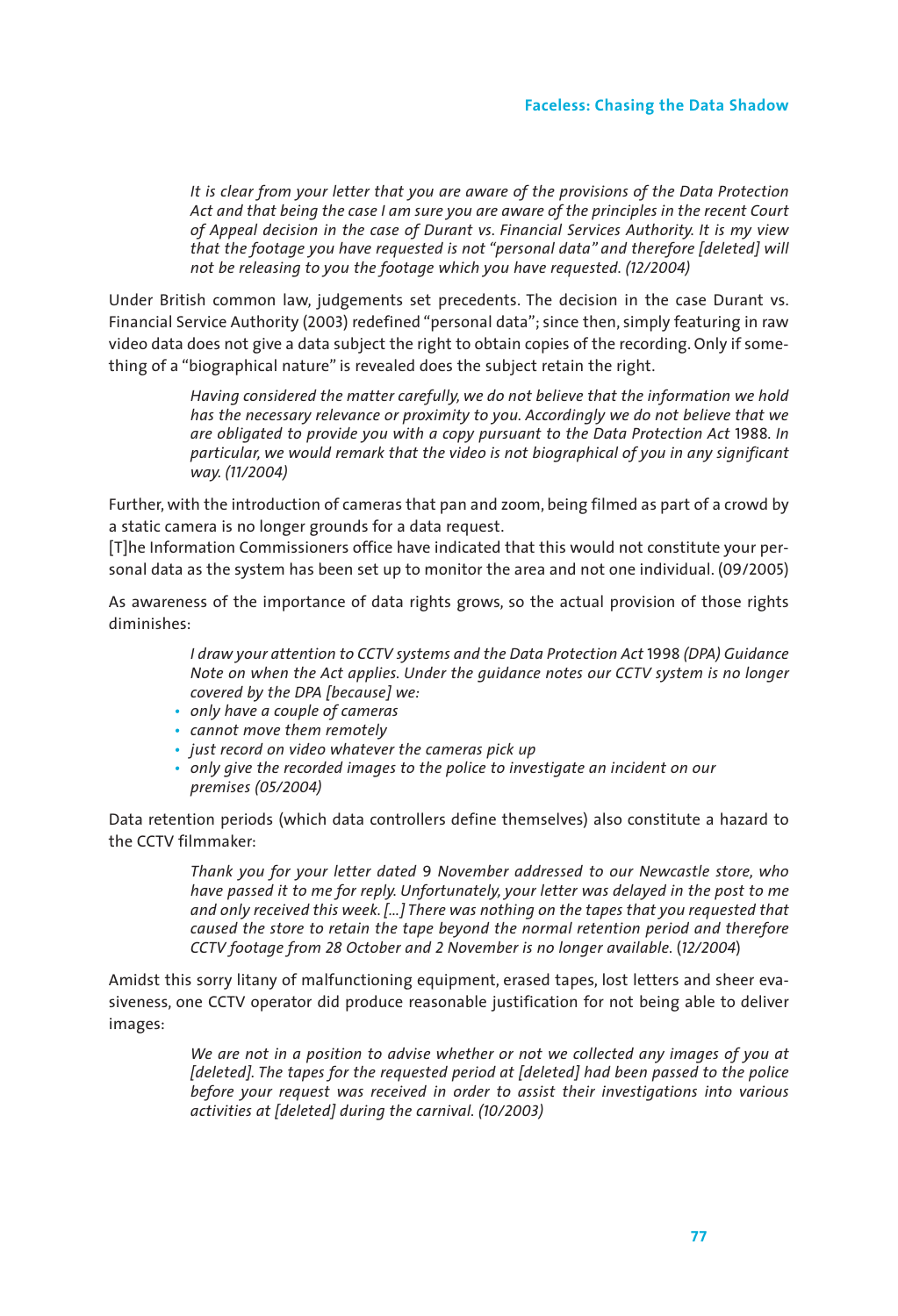## **In the shadow of the shadow**

There is debate about the efficacy, value for money, quality of implementation, political legitimacy, and cultural impact of CCTV systems in the UK. While CCTV has been vital in solving some high profile cases (e.g. the 1999 London nail bomber, or the 1993 murder of James Bulger), at other times it has been strangely impotent (e.g. the 2005 police killing of Jean Charles de Menezes). The prime promulgators of CCTV may have lost some faith: during the 1990s the UK Home Office spent 78% of it crime prevention budget on installing CCTV, but in 2005, an evaluation report by the same office concluded that

> *the CCTV schemes that have been assessed had little overall effect on crime levels* (Gill, M. and Spriggs, A.: *Assessing the impact of CCTV.* London: Home Office Research, Development and Statistics Directorate 2005, pp.60–61)



Still from Faceless, 2007

The public perception is rather different. Attitudes remain generally favourable, though concerns have been voiced recently about "function creep" (prompted, for example, by the disclosure that the cameras policing London's Congestion Charge remain switched on outside charging hours). Confidence in the technology remains high; though as the realities of its daily operation become more widely known, this may be somewhat tempered.

Physical bodies leave data traces: shadows of presence, conversation, movement. Networked data-

bases incorporate these traces into data bodies, whose behaviour and risk are priorities for analysis (by business, by government). The securing of a data body is supposedly necessary to secure the human body (either preventatively or as a forensic tool). But if the former cannot be assured, what grounds are there for trust in the promise of the latter?

The panopticon is not complete, yet. Regardless, could its one-way gaze ever assure an enabling conception of security?

The full text of the DPA (1998) is at *www.opsi.gov.uk/ACTS/acts1998/19980029.htm*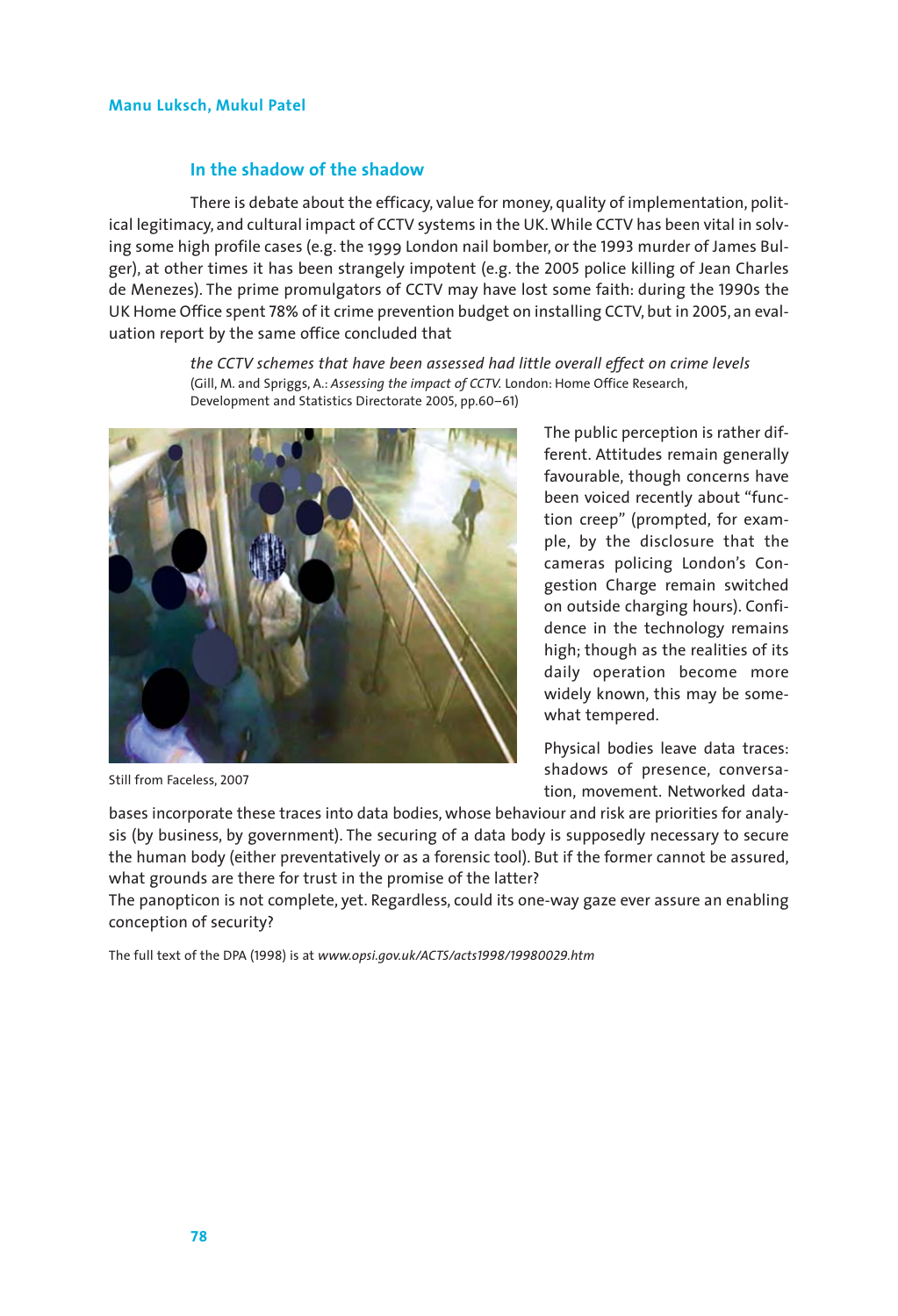# *Faceless:* **Die Jagd nach Datenschatten**

## **Seltsamer als jede Fiktion**

Ferngesteuerte unbemannte Luftfahrzeuge überfliegen die Stadt auf der Suche nach unsozialem Verhalten. Sprechende Kameras rufen (mit Kinderstimmen) Menschen, die Abfälle auf die Straßen werfen, zur Ordnung. Bildern aus Videoüberwachungsanlagen werden biometrische Daten entnommen, um Passanten über ihr Gesicht oder ihren Gang zu identifizieren. Die Überwachungskameras einer Wohnanlage versorgen den lokalen Kabelkanal mit Bildern und ermöglichen den Bewohnern, sich selbst zu kontrollieren.

Dies sind keine Szenen aus dem Science-Fiction-Film, der Thema dieses Textes ist, sondern Techniken, die heute in Merseyside, Middlesborough, Newham und Shoreditch (GB) zum Einsatz kommen.

Großbritannien ist heute führend, was die Dichtheit und Raffinesse der Überwachungstechnologien anbelangt. Mit einer geschätzten Anzahl von 4,2 Millionen CCTV-Kameras sind die Einwohner Großbritanniens die meist beobachteten der Welt. *(A Report on the Surveillance Society. For the Information Commissioner by the Surveillance Studies Network2,* September, 2006, S. 19. Zu beziehen über http://www.ico.gov.uk). Viele Londoner Busse sind im Inneren mit fünf oder mehr Kameras bestückt, weitere sind außen angebracht, wobei eine die Autos aufnimmt, die die Busspur benützen.



*awareness* der Endgeräte (wie etwa Mobiltelefone) werden unsere Bewegungen registriert, die Spuren unserer Online-Aktivitäten von Internetdienstanbietern aufgezeichnet, unsere Gespräche von Echelon abgehört, Einkaufsgewohnheiten per Kundenkarten überwacht, individuelle Einkäufe über RFID-Kennungen *(Radio Frequency Identification,* Identifizierung über Radiowellen) und unsere Ernährungsgewohnheiten mit den Fluggastdaten erfasst. Unsere digitalen Alter Egos sind mehrdimensional, wachsam und vergessen nie etwas.

Diese Datenspuren werden zunehmend in global vernetzten Datenbanken gehortet und verwaltet. Man muss nicht unbedingt eine totalitäre Verschwörung hinter dieser Datenakkumulation vermuten – die Auswertung von Daten ist sowohl ein Erfordernis der Markteffizienz als auch der bürokratischen Rationalität. Über die "Überwachungsgesellschaft" und die "kontrollierte Gesellschaft" wurde bereits viel geschrieben, und es ist nicht unsere Absicht, in diesem Rahmen, eine allgemeine Kritik von Datensammlung, -vorratsspeicherung und -analyse zu leisten. Doch dürfen wir nicht die Augen davor verschließen, dass im Namen von Effizienz und Rationalität – und natürlich der Sicherheit – eine ständige wachsende Datenmenge zwischen den Hütern scheinbar nicht vernetzter Aufzeichnungen wie Krankengeschichten, Einkaufsgewohnheiten und Grenzübertritten ausgetauscht wird. Es gibt gesetzliche Rahmenbedingungen zum Schutz der Privatheit, die Datentransfers auf die zugehörigen Parteien beschränken. Es sind diese Gesetze und insbesondere das britische Datenschutzgesetz (DPA,1998), die der Films *Faceless* durch seine Machart untersucht.

Watching over you 24/ security and safety advice for Londoners

Plakat in London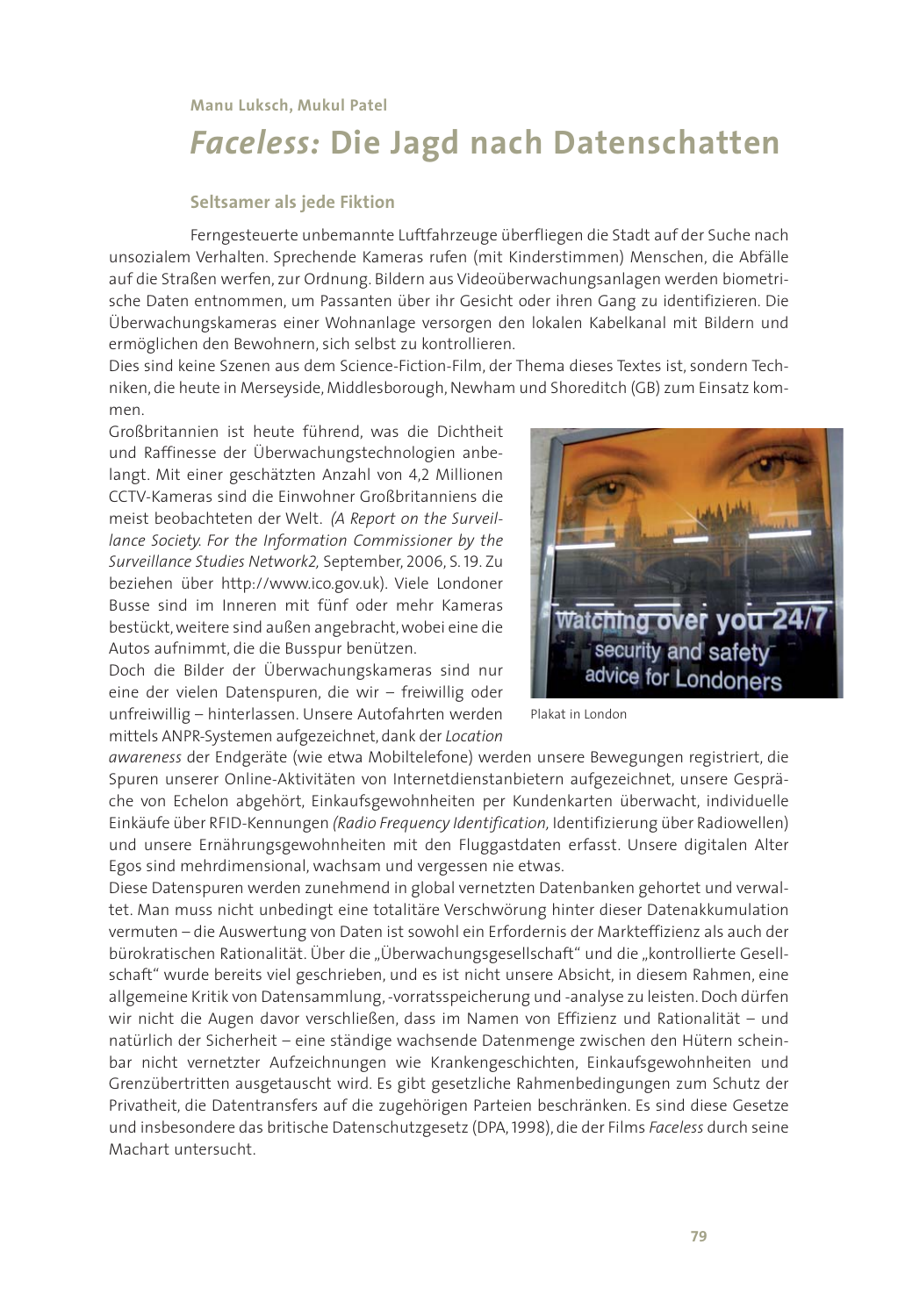#### **Vom Gesetz zum Manifest**

*Ich möchte gemäß* DPA 1998 *sämtliche Videobilder meiner Person, die von Ihrer Videoüberwachungsanlage aufgezeichnet wurden, beantragen. Ich war am [Datum] um [Zeit] in [Ort] anwesend.*

*(Aus dem für* Faceless *verwendeten Vordruck "Antrag eines Betroffenen um Zugriff auf Videodaten")*

Unter dem Namen "ambientTV.NET" betrieb Manu Luksch mehrere Jahre lang eine Reihe von Workshops zur Visualisierung von Datenspuren, um diese in dramatisierter Weise erfahrbar zu machen und "jene zu beobachten, die uns beobachten". Diese Experimente, in denen die Grenze zwischen Öffentlichkeit und Privatheit im Alltagsleben nach 9/11 eingehend untersucht wurde, liefen unter dem Titel *The Spy School.* Im Jahr 2002 wurde in *The Spy School* ein Experiment durchgeführt, um die Wirksamkeit des *UK Data Protection Act* in Bezug auf CCTV-Bilddaten zu testen.

> *Der* Data Protection Act 1998 *versucht, eine Balance zwischen den Rechten des Einzelnen und den mitunter konkurrierenden Interessen jener herzustellen, die legitime Gründe haben, personenbezogene Daten zu verwenden.*

> *Der DPA gesteht Einzelpersonen gewisse Rechte hinsichtlich der über sie gesammelten Daten zu. Er erlegt jenen, die Daten verarbeiten (den verantwortlichen Stellen) Verpflichtungen auf, während er jenen, deren Datenprofil erstellt wird (Betroffenen) Rechte zugesteht. Personenbezogene Informationen umfassen sowohl Fakten als auch Meinungen über Einzelpersonen.*

*(Der Gesetzesauszug zum DPA ist über das* UK Information Commissioner's Office *(ICO) zu beziehen, www.ico.gov.uk.)*

Der DPA (1984) wurde ursprünglich ausgearbeitet, um den Zugang zu computerisierten personenbezogenen Daten, wie etwa medizinischen und buchhalterischen Aufzeichnungen, zu ermöglichen und zu regulieren. Durch eine spätere EU-Richtlinie wurden der Datenschutz und der Aufgabenbereich des DPA (1998) auf Aufzeichnungen von Videoüberwachungsanlagen ausgedehnt. Abgesehen vom DPA müssen Betreiber von Videoüberwachungsanlagen weitere Gesetze erfüllen, die sich auf die Menschenrechte, das Recht auf Privatheit und kriminalpolizeiliche Ermittlungen, wie sie im *CCTV Code of Practice (www.ico.gov.uk)* festgelegt sind, beziehen.

Als die ersten Anträge für Zugriff auf Videodaten insofern erfolgreich waren, als CCTV-Aufzeichnungen für *The Spy School* freigegeben wurden, stellte sich die Frage, wie stabil die gesetzlichen Rahmenbedingungen denn waren. Das *Manifest für CCTV-Filmemacher* wurde verfasst, demzufolge lediglich die Verwendung von Aufzeichnungen gestattet ist, die mithilfe des DPA erlangt wurden. Das Gesetz sollte mit den Mitteln der Kunst überprüft werden.

## **Ein gesetzliches Readymade**

*Undeutliche Schreckgespenster einer Bedrohung, die über zeitkodierte Überwachungskameras festgehalten wurden, rechtfertigen ein umfassendes Netz voyeuristischer Kameralinsen. Ein Netz teilnahmsloser Beobachtungsgeräte, die jede Straße, jedes Gebäude abtasten, um die Möglichkeit einer Vergangenheit, die freie Wahl, etwas zu vergessen, auszuschalten. Glanzpunkte, besondere Augenblicke kann es nicht mehr geben: Eine diskrete Tyrannei des "Jetzt" ist im Entstehen. "Realzeit" in ihrer pedantischsten Ausprägung.* Sinclair, Ian: *Lights out for the territory*, Granta, London 1998, S. 91

*Faceless* ist ein CCTV-Sciencefiction-Märchen, das in London, der Stadt mit der weltweit größten Dichte an Überwachungskameras, spielt. Der Film wurde nach den Vorgaben des Manifests gedreht – die Bilder stammen aus bestehenden CCTV-Systemen und wurden eingeholt, indem die Regisseurin/Protagonistin ihre Rechte als "überwachte Person" gemäß DPA wahrnahm.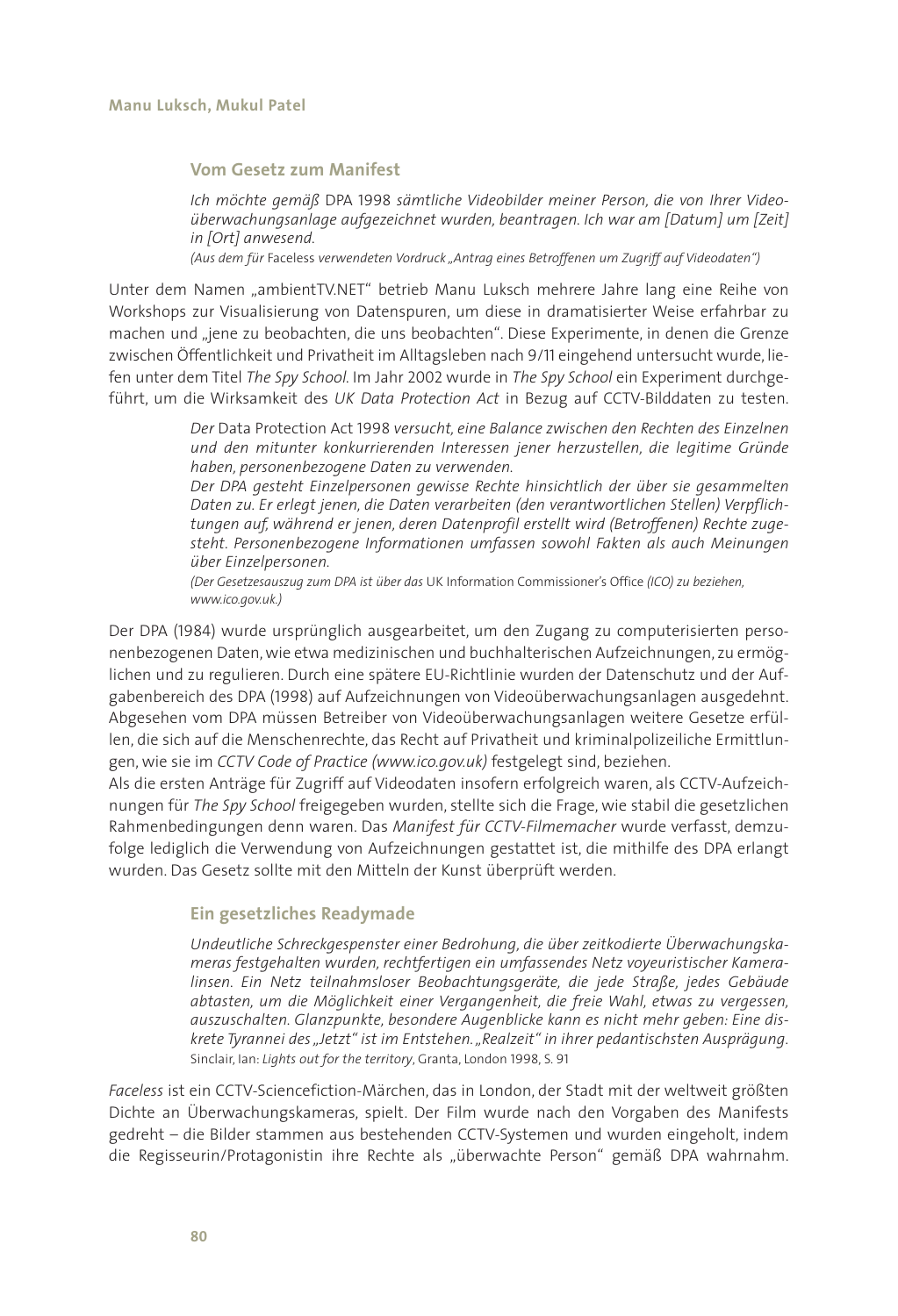Begreiflicherweise ist die Protagonistin in jedem Bild präsent. Durch die gesetzlichen Auflagen zum Schutz der Privatheit sind die CCTV-Betreiber dazu verpflichtet, dafür zu sorgen, dass keine andere Person in den Aufzeichnungen identifizierbar ist – im Allgemeinen erfüllen sie diese Anforderung, indem sie deren Gesichter unkenntlich machen. Dies erklärt die "gesichtslose" Welt des Films. Das Drehbuch von *Faceless* lässt sich somit auf die gesetzlichen Vorschriften für Bilder aus Videoüberwachungsanlagen zurückführen.

#### *EchtZeit bestimmt das Leben aller Bewohner.*

*Arbeiten, ruhen, essen, heiraten – jede Handlung passiert im Takt der EchtZeit. Und jede Handlung hinterlässt eine Spur – einen Fußabdruck am Strand des Daten-Meeres. Faceless,* 2007

Der Film spielt in einer geradezu unheimlich vertrauten Stadt, in der ein neu eingeführter Echtzeitkalender Vergangenheit und Zukunft abschafft, wodurch die Bürger von Schuld, Bedauern, und Zukunftsangst befreit sind. Ohne Gedächtnis oder Erwartung verblassten die Gesichtszüge und wurde die Bevölkerung sprichwörtlich gesichtslos. Eine Zeit unvorstellbaren Glücks beginnt – bis eine Frau ihr Gesicht wiedererlangt …

Es gab kein Drehbuch im herkömmlichen Sinn: Der Plot entwickelte sich während des vierjährigen Prozesses der Bilderlangung. Szenen wurden zwar für bestimmte Orte geplant, doch waren die Aufzeichnungen aus der Videoüberwachung nicht immer erhältlich, weshalb die Geschichte ständig umgeschrieben werden musste.



Standbild aus *Faceless,* 2007

*Faceless* beschreibt das CCTV-Bild als Beispiel für ein recht-

liches Readymade *(objet trouvé)*. Das Medium, im Sinne eines "Rohmaterials, das Kunst wird", ist nicht einfach als Video oder fixiertes Licht adäquat zu beschreiben. Genauer gesagt, besteht das Medium aus Bildern, die kontingent unter bestimmten gesellschaftlichen und gesetzlichen Bedingungen existieren – im Wesentlichen aus Bildern mit einem rechtlichen Überbau. Der Film *Faceless* hinterfragt die Gesetze, die die Videoüberwachung der Gesellschaft regeln, sowie die Kommunikationscodes, die ihre Umsetzung bestimmen, und ist sowohl durch seine eine Entstehungsweise als auch durch sein Plot eine Form von Kritik.

## **Die Einforderung des Datenprofils**

Da der DPA über einen langen Zeitraum hinweg angewendet und seine Auswirkungen beobachtet wurden, konnten Veränderungen des Gesetzes, seine Stärken und Schwächen im Detail aufgezeigt werden.

*Ich kann bestätigen, dass es keine Aufzeichnungen von Ihnen für diesen Zeitpunkt gibt, unser Aufzeichnungssystem war zu dieser Zeit nicht in Betrieb. (11/2003)*

Viele Datenanfragen wurden negativ beantwortet, weil entweder die betroffene Überwachungskamera oder das Aufnahmegerät oder das gesamte CCTV-System nicht funktionstüchtig war. Dies kommt einer illegalen Verwendung der Videoüberwachungsanlage gleich: Das Gesetz schreibt vor, dass Betreiber dem DPA Folge zu leisten heben, indem sie dafür sorgen, dass […] die Geräte funktionieren.

*(CCTV Systems and the Data Protection Act 1998*, zu beziehen über http://www.ico.gov.uk)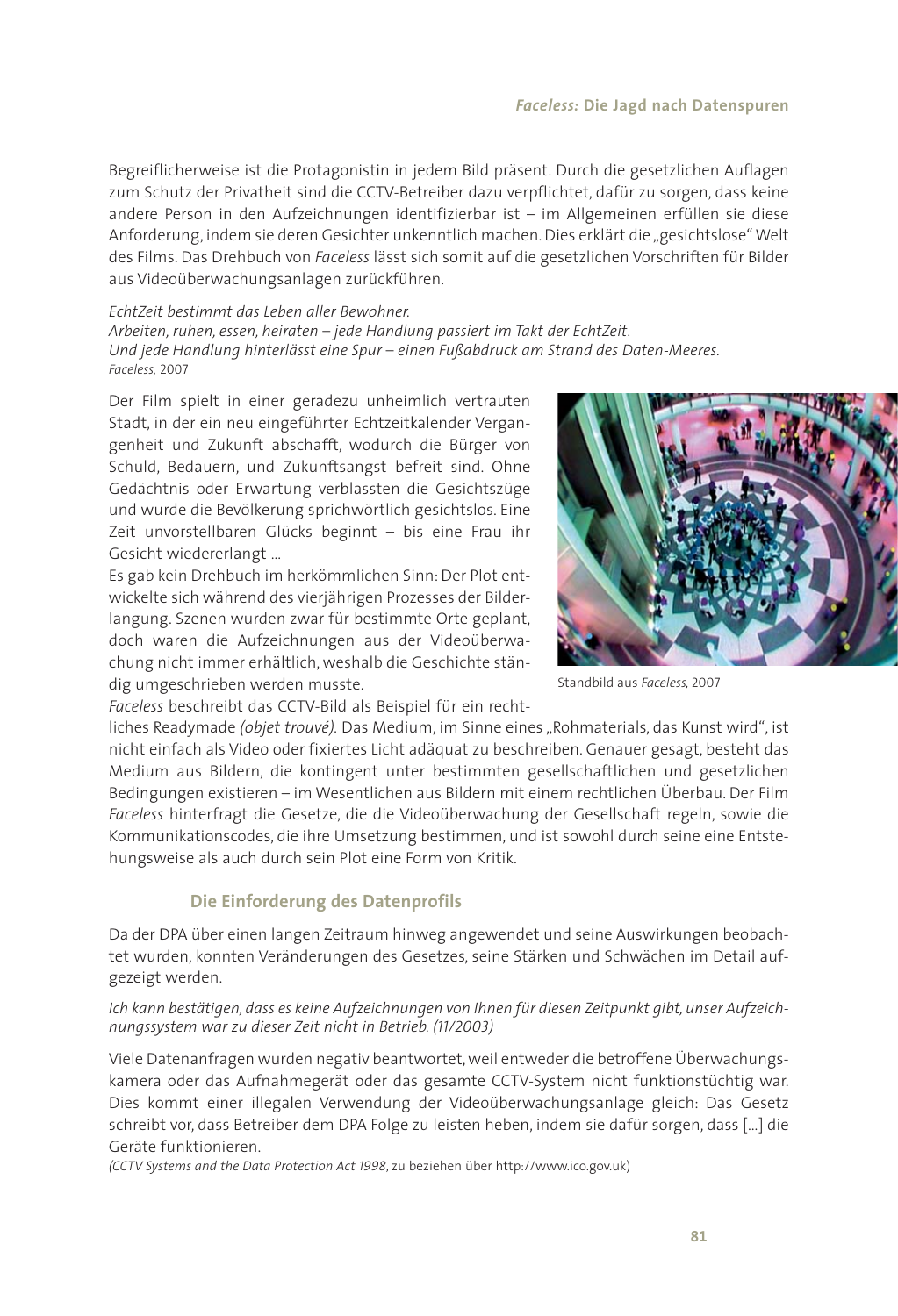

Mehrfache, widersprüchliche Zeitstempel

In einigen Fällen bemerkten die Betreiber erst als ein Antrag gestellt wurde, dass das System nicht funktioniert. Im folgenden Fall war das CCTV-System erst zwei Jahre vor der Anfrage installiert worden.

*Nach Erhalt Ihres Schreibens […] und der erforderlichen Gebühr von 10 £ habe ich eine Firma zur Bearbeitung dieser Bänder gesucht, um die Privatheit anderer Personen, die der Freigabe nicht zustimmten, zu schützen. […] Man teilte mir mit, […] dass alle Bänder leer wären. […A]ls der Techniker beigezogen wurde, bestätigte er, dass das Gerät seit seiner Installation nicht in Betrieb war.*

*Wir bedauern, dass wir in dieser Angelegenheit nichts für Sie tun können und ersuchen Sie um Nachsicht für die Unannehmlichkeiten, die Sie hatten. (11/2003)*

Technische Ausfälle dieser Größenordnung waren gang und gäbe. Auch grobes menschliches Versagen wurde bereitwillig eingestanden:

> *Wie ich Ihnen in meinem vorangegangenen Schreiben mitteilte, haben wir beantragt, das Videoband zu entnehmen, damit es nicht gelöscht wird. Bedauerlicherweise wurde diesem Ansuchen nicht Folge geleistet und das Band wurde gemäß der bei [Name unkenntlich gemacht] üblichen Bandspeicherungsvorgabe gelöscht. Ich ersuche um Nachsicht und versichere Ihnen, dass Schritte unternommen wurden, um in Zukunft derartige Fehler zu vermeiden. (10/2003)*

Einige Antworten, wie etwa die folgende, kann man nur als mysteriös bezeichnen (Datenanfrage nach einstündigem Aufenthalt vor mehreren Kameras, die an einem Zugabteil angebracht waren).

## *Wir haben alle relevanten Bänder sorgfältig geprüft und versichern Ihnen, dass wir über keine Bilder von Ihnen verfügen. (06/2005)*

Ist eine solche Verleugnung von Tatsachen möglicherweise nur ein Vorwand, um die kostspieligen Auflagen des DPA nicht erfüllen zu müssen? Viele ältere Kameras liefern derartig schlechte Bilder, dass kein einziges Gesicht erkennbar ist. Auch in solchen Fällen erfüllt der CCTV-Betreiber seine gesetzmässig verankerten Verpflichtungen nicht.

> *Sie werden bemerken, dass die Gesichter von Ihnen und Ihrem Kollegen in dem Video ziemlich undeutlich sind. Auf dem Bild, das Sie uns schickten, tragen Sie jedoch einen ähnlichen Pelzmantel, sodass wir Sie hauptsächlich durch diesen Pelzmantel und Ihre Ortsangabe identifizieren konnten.*

Daten, die auf Basis so vager Angaben ermittelt werden, dürften ebenfalls nicht freigegeben werden.

Die Verpflichtung, die Privatsphäre abgebildeter Dritter zu schützen, stiftete große Verwirrung. Das führte mehrmals dazu, dass Betreiber sich der Pflicht, Bildinformation zugänglich zu machen, enthoben glaubten.



Der Rotakin-Test, der von der Home Office Police Scientific Development Branch (GB) entwickelt wurde, misst die Effizienz einer Überwachungskamera.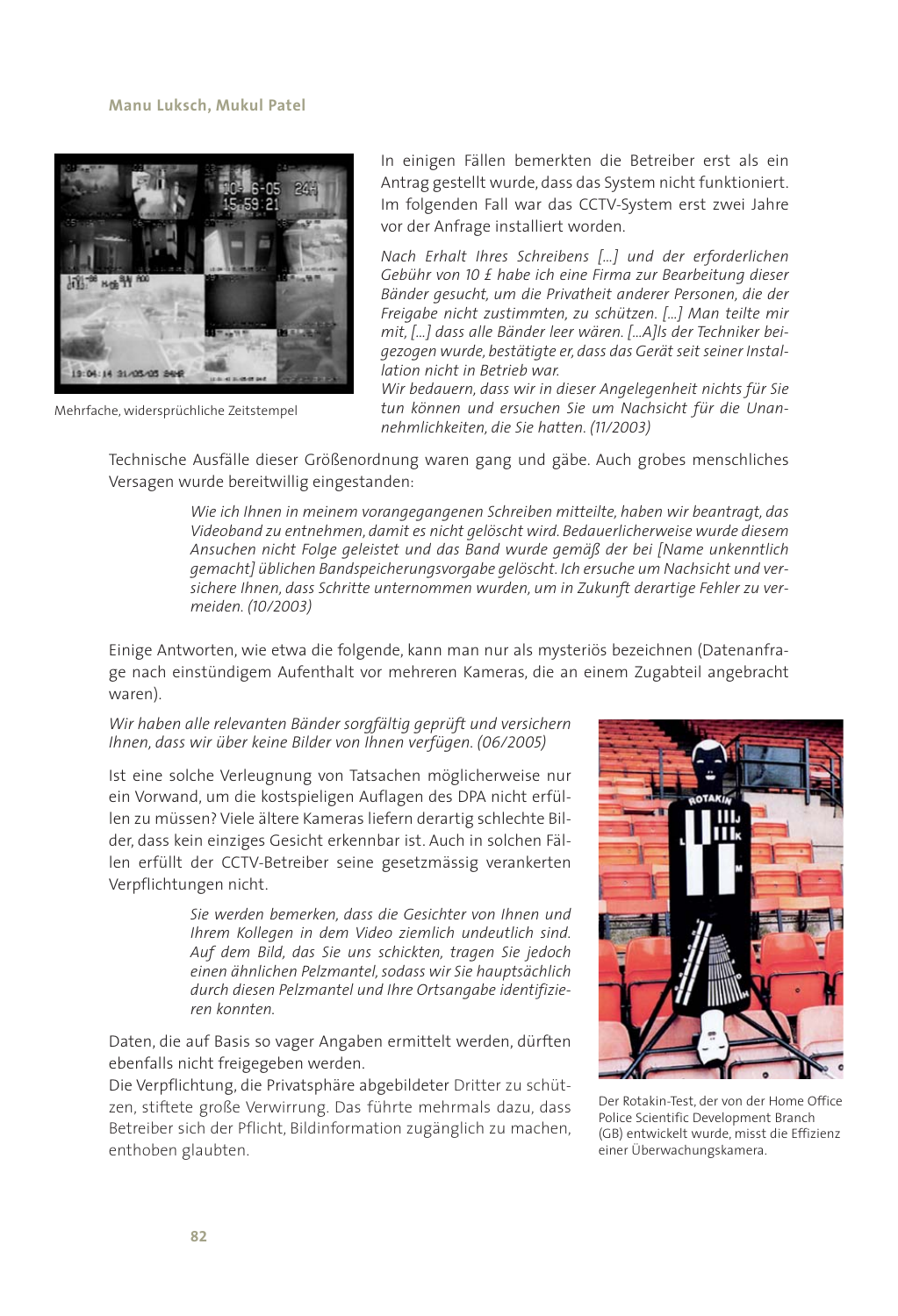*[…W]ir können Ihnen die angeforderten Bilder nicht aushändigen, da ansonsten Informationen über und Bilder von anderen Personen, die auf der Videokassette identifizierbar sind, preisgegeben würden. Es ist uns leider nicht möglich, deren Zustimmung zur Herausgabe der Bilder einzuholen. Außerdem ist uns unmöglich, die anderen Bildinformationen herauszulöschen. Ich verweise auf den Abschnitt 7 des* Data Protection Act 1998 *und insbesondere auf Abschnitt 7 (4) (11/2003).*

Obwohl in dem Abschnitt betont wird, dass dies

*nicht so auszulegen sei, dass es den Betreiber von der Verpflichtung entbindet, soviel der angesuchten Information wie möglich weiterzuvermitteln, ohne dabei die Identität von Dritten, sei es namentlich oder durch andere indentifizierbare Besonderheiten preiszugeben.*

Im Fall von Video ist die Anonymisierung Dritter ein kostspieliges, aufwändiges Verfahren – eine weitverbreitete Methode besteht darin, jeden Kopf durch ein schwarzes Oval abzudecken. Es darf nur die gesetzlich vorgeschriebene Höchstsumme von £10 pro Anfrage verrechnet werden, obwohl das nicht alle zu wissen schienen:

> *Wir gingen davon aus, dass die Kosten für die Nachbearbeitung des Videos von der ansuchenden Person übernommen werden, wobei wir diesen Punkt natürlich noch überprüfen werden. In der Zwischenzeit übermitteln wir Ihnen das Videoband mit den besten Grüßen von [Firmenname unkenntlich gemacht] – und zwar gebührenfrei. (07/2002)*

Die visuell provokanten und symbolisch aufgeladenen, unkenntlich gemachten Köpfe garantieren nicht unbedingt Anonymität. Das Ausschwärzen eines Gesichts kann unzureichend sein, wenn die Drittperson demjenigen, der die Bilder anfordert, bekannt ist. Nur ein CCTV-Betreiber hat die richtige Massnahme zum Schutz der Privatheit Dritter angewendet und die elegante Lösung gefunden den Antragsteller mit einer Negativmaske zu versehen ("Schlüssellochmaske"), die alles ausser den erkennbaren Betroffenen abdeckte. (Es handelt sich dabei um ein vom Betreiber ohne Kommentar übermitteltes zweites Band, nachdem das erste völlig unbearbeitet ausgehändigt worden war.)

Ein CCTV-Betreiber entdeckte eine opportune Gesetzeslücke im DPA:

*Ich sollte darauf hinweisen, dass wir uns – gemäß Abschnitt 8(2) des Data Protection Act – das Recht vorbehalten, Ihnen keine Kopien der angeforderten Daten zu übermitteln, wenn dies einen "unverhältnismäßigen Aufwand" impliziert. (12/2004)*

Was gilt als "unverhältnismäßiger Aufwand"? Alle Rekorde diesbezüglich schlug eine Institution, deren Vorgangsweise fast als barock bezeichnet werden kann – hunderte von relevanten Einzelbildern der Zeitrafferaufnahmen wurden auf Papier ausgedruckt und die Köpfe der Drittpersonen waren allem Anschein nach mit Nagelscheren ausgeschnitten worden. Zwei Dokumente waren (zufällig?) zwischen die Ausdrucke gerutscht – das eine war ein Brief einer jungen Angestelltengehilfin, die ihre Kündigung einreichte (besteht womöglich ein Zusammenhang mit dem Job, Köpfe auszuschneiden?), und das andere eine ironische Notiz:



Standbild aus *Faceless,* 2007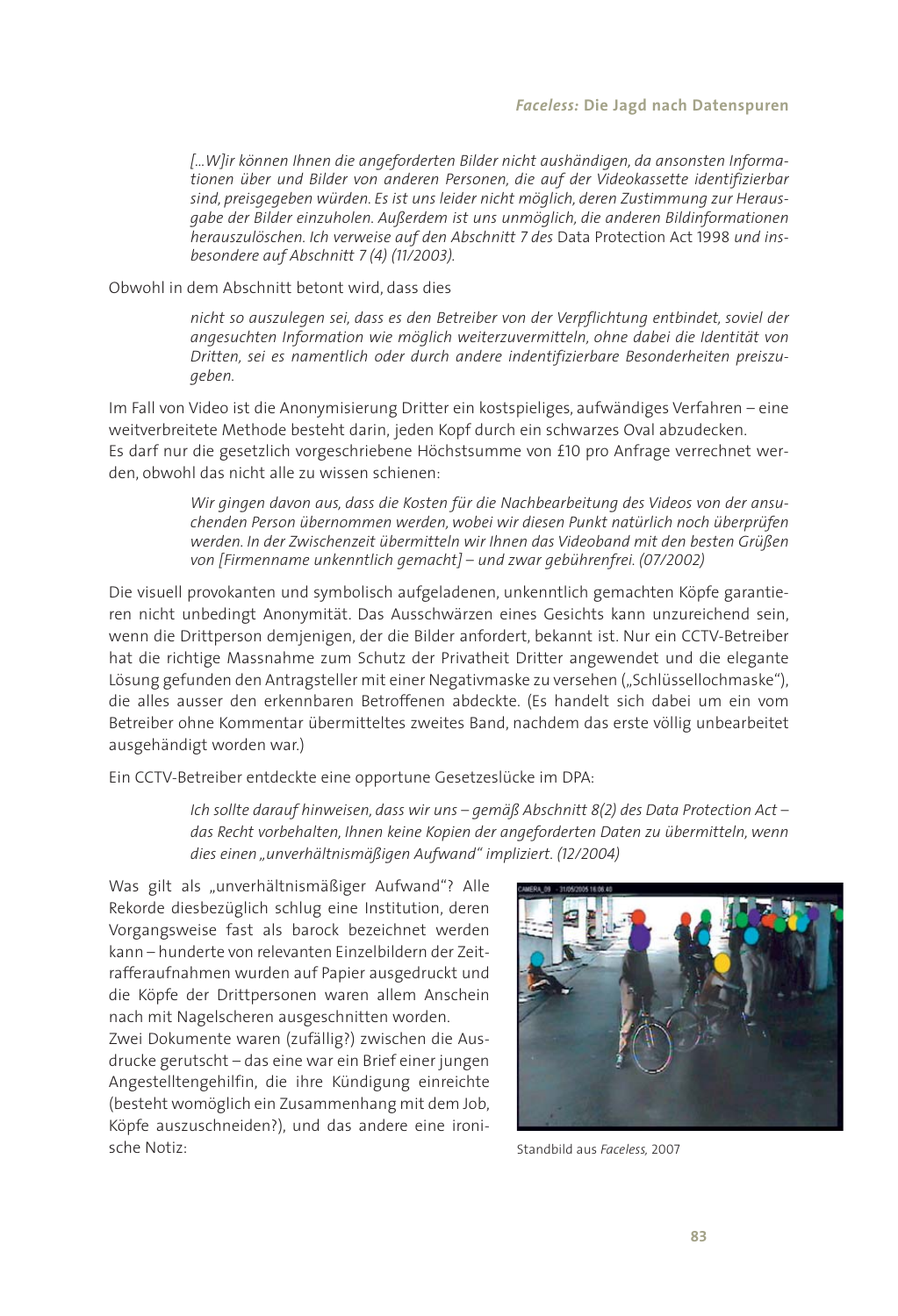*Und die erfreuliche Nachricht – ich lege die Gebühr von £ 10 bei, damit sie auf das Konto Verschiedenes überwiesen werden kann (Sicherheitschef, interne Kommunikation 09/2003).*

Ab 2004 wurde das Verfahren, Bilder einzufordern, erheblich schwieriger.

*Aus Ihrem Brief geht hervor, dass Sie die Bestimmungen des* Data Protection Act *kennen, daher bin ich sicher, dass Sie auch über die Richtlinien des jüngsten Entscheids des Berufungsgerichts im Fall* Durant *versus* Financial Services Authority *informiert sind. Meiner Ansicht nach fällt das von Ihnen verlangte Filmmaterial nicht unter "persönliche Daten", weshalb wir [Name unkennlich gemacht] Ihnen das angeforderte Filmmaterial nicht aushändigen werden. (12/2004)*

Im britischen Rechtssystem, das auf dem Gewohnheitsrecht basiert, haben Urteile Präzedenzcharakter. Die Entscheidung im Fall Durant versus Financial Service Authority (Finanzdienstleistungsbehörde; 2003) hat den Begriff "personenbezogene Daten" neu definiert; seither hat ein Betroffener nicht mehr das Recht, Kopien der Aufzeichnungen zu erhalten, nur weil er auf den Originalaufnahmen zu sehen ist. Dieses Recht hat er nur, wenn Informationen "biografischer Art" preisgegeben werden.

> *Nach sorgfältiger Erwägung der Angelegenheit glauben wir nicht, dass die Informationen, über die wir verfügen, die nötige Relevanz für Sie haben. Demgemäß glauben wir nicht, dass wir verpflichtet sind, Ihnen entsprechend des* Data Protection Act 1998 *eine Kopie auszuhändigen. Insbesondere möchten wir anmerken, dass das Video keine in irgendeiner Weise aussagekräftigen biografischen Details von Ihnen enthält. (11/2004)*

Weiters liegt seit der Einführung von Schwenks und Zoomfunktionen keine ausreichende Begründung für eine Datenanforderung vor, wenn man mit einer statischen Kamera etwa inmitten einer Menschenmenge gefilmt wurde.

> *[D]as Information Commissioner's Office bezeugte, dass es sich in diesem Fall nicht um personenbezogene Daten handelt, da das System eingerichtet wurde, um ein Gebiet und nicht eine Einzelperson zu überwachen. (09/2005)*

Während die Sensibilität der Öffentlichkeit in Bezug auf Datenrechte ansteigt, wird die Durchsetzung derselben immer schwieriger:

> *Ich verweise auf den Text "CCTV Systems and the Data Protection Act 1998 (DPA) Guidance Note on when the Act applies". Diesem Dokument zufolge fällt unser Videoüberwachungssystem nicht länger unter den DPA, [weil] wir:*

- *• nur einige Kameras haben;*
- *• diese nicht fernbedienen können;*
- *• nur auf Video aufnehmen, was zufällig in das Blickfeld der Kamera kommt;*
- *• die Aufnahmen lediglich der Polizei zur Untersuchung von Vorfällen auf unserem Gelände aushändigen. (05/2004)*

Auch die Zeitspanne der Datenvorratsspeicherung (die von den verantwortlichen Stellen selbst definiert wird) ist für den CCTV-Filmemacher oft ein Unsicherheitsfaktor:

> *Besten Dank für Ihr an unser Geschäft in Newcastle adressiertes Schreiben vom 9. November, das an mich weitergeleitet wurde. Bedauerlicherweise erhielt ich den Brief durch eine Verzögerung auf dem Postweg erst diese Woche. […] Es befanden sich keine der von Ihnen angeforderten Bilder auf den Videobändern, die Anlass gegeben hätten, die Videobänder über den üblichen Speicherungszeitraum hinaus aufzubewahren, weshalb das Filmmaterial der Videoüberwachungsaufnahmen vom 28. Oktober und 2. November nicht mehr verfügbar ist. (12/2004)*